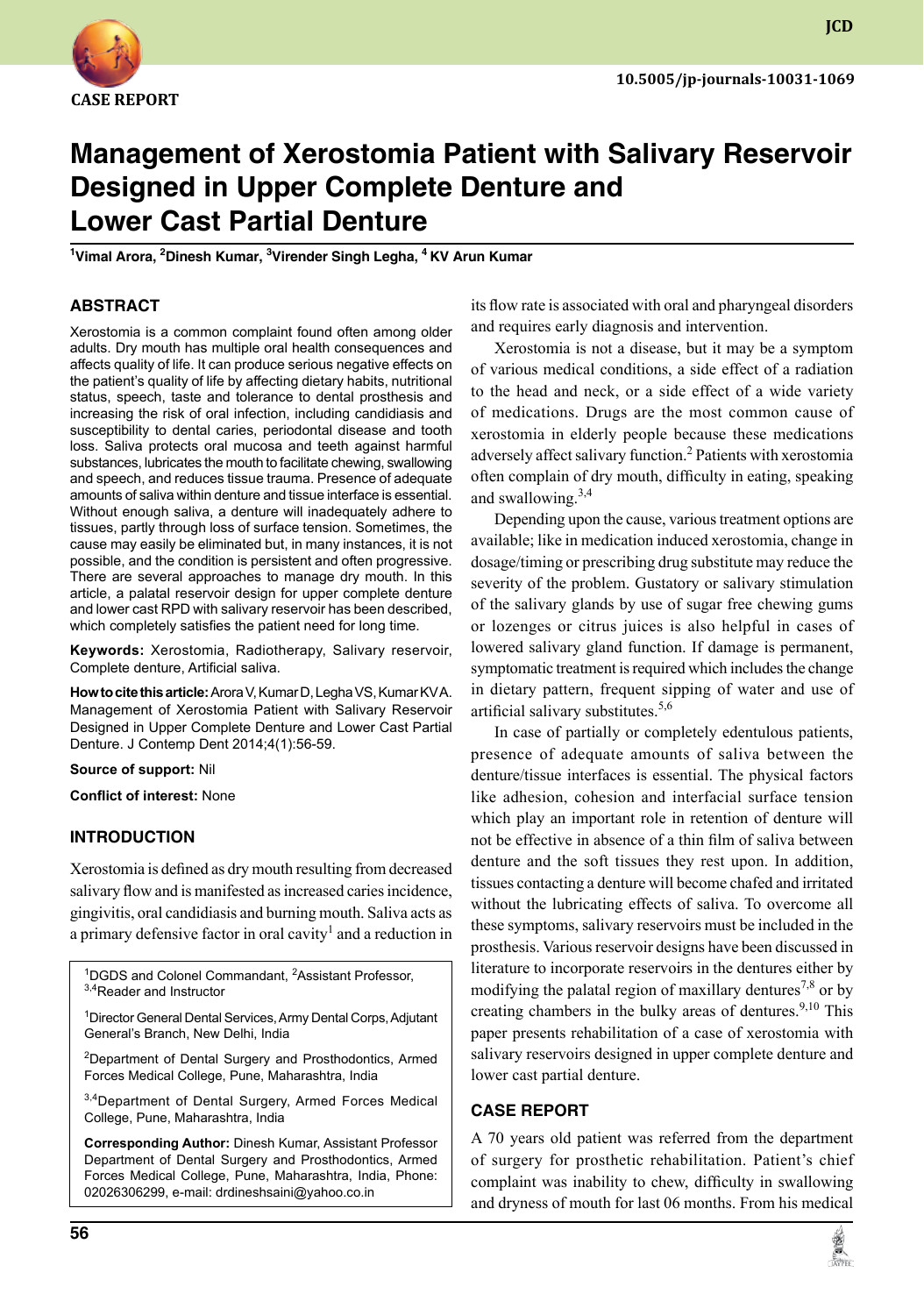**JCD**

documents it was found that patient was diagnosed as a case of malignant lesion and had undergone alveolectomy in right side in premolar region keeping the lower border of mandible intact. This was followed by 04 radiotherapy sessions which finished 06 months back. On clinical examination, it was found that his all maxillary teeth and 43 to 45 were missing and his oral hygiene was poor with severe halitosis. Oral prophylaxis was performed along with education and motivation for maintenance of oral hygiene. Dentoalveolar defect was lined with mucosa and completely healed. The patient was taken up for rehabilitation by making upper complete denture with salivary reservoir and lower cast partial denture with reservoir to overcome the problem of dryness of mouth. In upper complete denture the salivary reservoir was incorporated in the palatal region and in lower cast partial denture the salivary reservoir was incorporated in edentulous region by making the edentulous portion hollow.

Maxillary denture was fabricated in conventional manner. After fabrication of complete denture, the palatal potion was thinned out and zinc-oxide eugenol paste was applied which act as a spacer (Fig. 1). Over the spacer of ZOE paste, a sheet of modeling wax was adapted and this sheet was processed in heat polymerized resin (Fig. 2). Now the sheet was attached to the upper complete denture after removing the spacer with the help of autopolymerizing resin. Two small openings were created in this acrylic plate (Fig. 3). The artificial saliva was filled with the help of syringe (Fig. 3).

For fabrication of mandibular cast partial denture, all the conventional steps were followed till the fabrication of refractory cast. Because extra space was present in lower right region, the space was utilized to fabricate a hollow reservoir. The wax pattern was made in conventional manner with linguplate as major connector, following all the principals of cast partial design in edentulous region a chamber was created in wax. The wax pattern was invested and Co-Cr framework was fabricated in conventional manner (Fig. 4). To convert the open chamber into a closed reservoir, a closely fitting lid of the chamber was fabricated by adapting a wax sheet over the margins of the open chamber. This sheet was again invested, casted and finished in conventional manner. The close fitting of the lid was checked onto the open chamber of the framework. Over the chamber lid, occlusal rim was fabricated, jaw relation recorded and teeth arrangement was done. The detachable part of framework covering the salivary reservoir was processed separately along with artificial teeth. Detachable portion now was fitted on to the cast partial denture framework (Fig. 5). Two holes were created, one on the lingual surface and other on the buccal surface of chamber for flow of saliva. The patient was trained to fill up the saliva in the salivary reservoirs fabricated in upper complete denture and hollow chamber created in lower cast partial denture.

*Management of Xerostomia Patient with Salivary Reservoir Designed in Upper Complete Denture*



**Fig. 1:** Application of spacer on the palatal surface of denture



**Fig. 2:** The reservoir lid processed in heat cure acrylic resin



**Fig. 3:** Salivary substitute injected into the reservoir

*Journal of Contemporary Dentistry, January-April 2014;4(1):56-59* **57**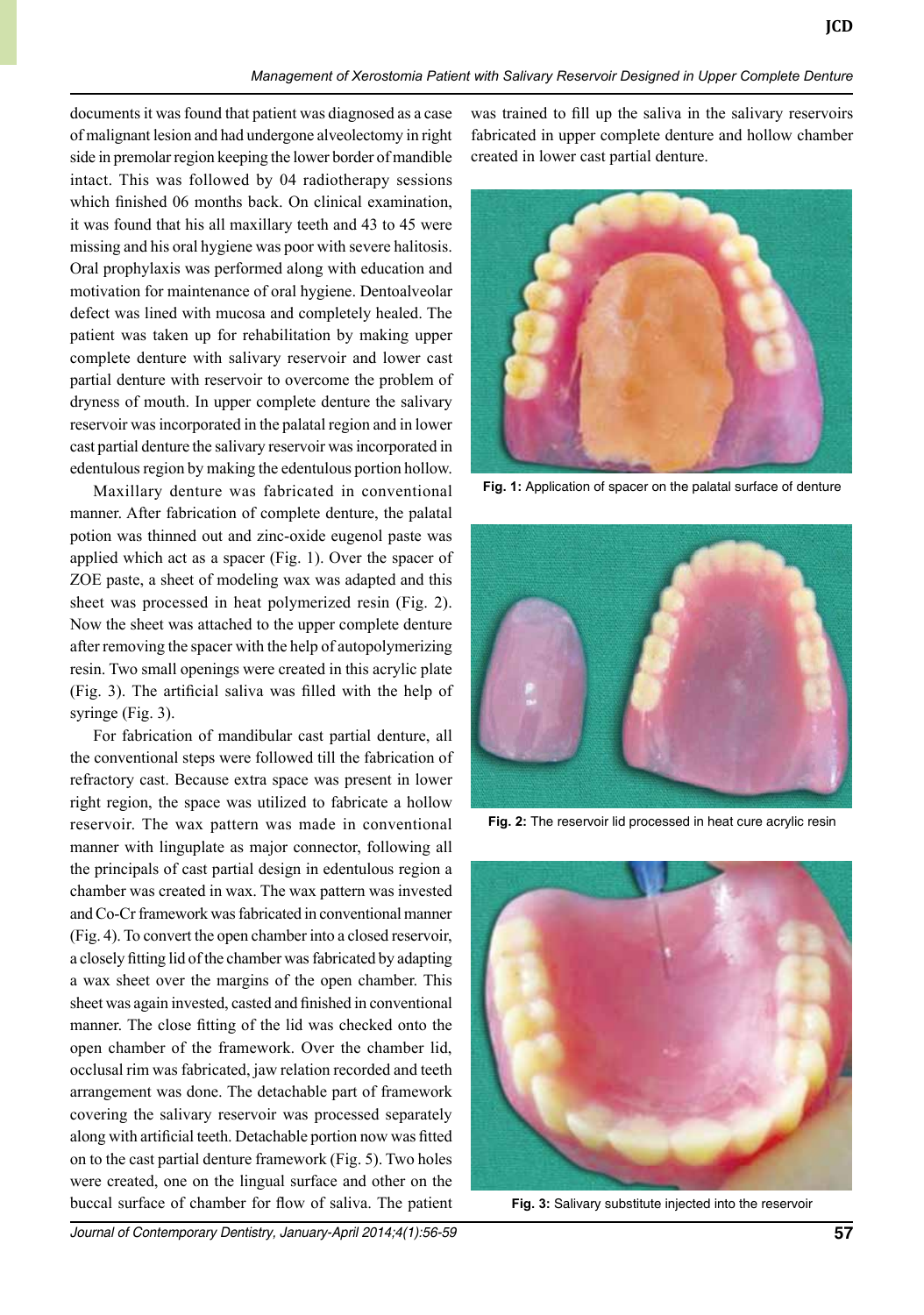

**Fig. 4:** Finished framework in the oral cavity



**Fig. 5:** Cast partial denture with detachable artificial teeth

#### **Discussion**

The average daily production of whole saliva in healthy individual varies between 1 and 1.5 L. The normal flow rate for unstimulated saliva is 0.3 to 0.5 ml/min and for the stimulated saliva is 1 to 2 ml/min. Unstimulated flow of saliva is mainly produced from submandibular gland contributing to 65% of total amount, 20% is secreted by parotid, 7 to 8% from sublingual and approximately 10% from minor salivary glands whereas stimulated flow of saliva is mainly from parotid contributing more than 50% of total salivary secretions.<sup>4</sup> Values less than 0.1 ml/min are typically considered as xerostomia.

There are two types of xerostomia described in literature. Primary xerostomia—in this case, a pathologic lesion is always present in the salivary glands as a manifestation of either localized or systemic disease. Secondary xerostomia when no salivary lesion is present and reduced production of saliva is because of some other factors like medications, radiation exposure, systemic illnesses, chronic mouth breathing and inadequate fluid consumption, dehydration through

hemorrhage, sweating, diarrhea, vomiting, polyuria or diabetes mellitus or insipidus, various vitamin and hormonal deficiencies and anemia.

*Radiation therapy:* Unfortunately the salivary gland tissue that is included in the field of radiation suffers a permanent loss of function, usually within the first 2 weeks of fractionated radiation treatment. The reasons for the high radiosensitivity of salivary tissues are not well understood, but it may be due to damage to the blood supply (endarteritis), interference with nerve transmission, or destruction of the gland itself. The effects of radiation are dose, time and field dependent. The parotid glands are the most radiosensitive, followed by the submandibular, sublingual and minor glands. $^{11}$ 

Management of these patients begins with thorough patient education. Patients should undergo nutritional counseling to limit the harmful effects of reactionary diet modifications and should be encouraged to chew because mechanical stimulation of periodontal receptors and stimulation of the tongue and oral mucosa are vital stimuli for salivation.

Different types of artificial saliva are available that alleviate the feeling of dryness for longer period of time than mouth rinses. If saliva secretion cannot be stimulated, symptomatic treatment involves the use of saliva substitutes. Commercially available saliva substitutes containing thickening agents, such as carboxymethyl cellulose or mucin, are the most common. Recently, saliva substitutes based on biotene and mucopolysaccharides have been developed and are recommended for patients with extremely low salivary production rates.

Intraoral saliva reservoir in the hollowed lingual flange of mandibular denture can be fabricated. Even in the maxillary denture, it can be fabricated in the palatal area. This procedure can give a period of continuous wetting for at least 2 hours. The period varies with the degree of xerostomia and volume of reservoir. The palatal surface of the denture is thicken with the plastic wax, other mouth temperature waxes like soft beeswax or plastic wax can also be used for contouring the palatal form. Unacceptable distortions of speech must be prevented. Two release holes are made, one in the rugae area and another in the posterior part of the palate. The release holes of size of 0.2 mm are made with a small diamond bur. Salivary substitute is injected with the help of a syringe and the patient is trained to load the reservoir. Instructions are given for proper hygiene of the oral cavity and the denture. The internal surface of the reservoir is cleaned by forcefully injecting the water through the openings every day with water and once in 15 days with 7% sodium hypochlorite solution to prevent any growth of microorganisms.